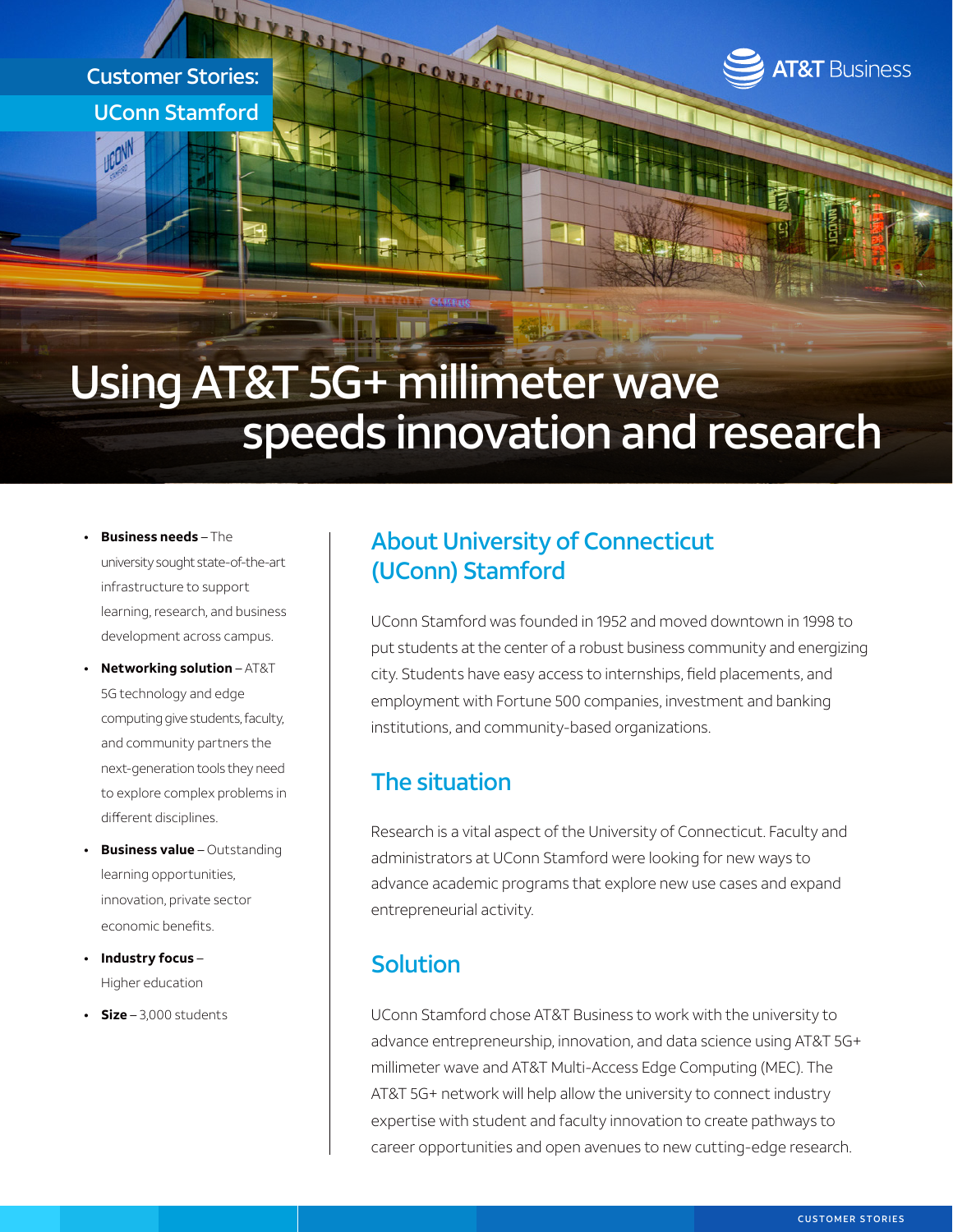

# A culture of innovation

The University of Connecticut is one of the nation's top public universities. UConn is a national leader among public research universities, with more than 32,000 students seeking answers to critical questions in classrooms, labs, and the community. A culture of innovation drives this pursuit of knowledge throughout the university's network, which includes UConn Stamford and three other regional campuses.

"We became the first 5G-powered with mmWave and sub6 campus in the Northeast by collaborating with AT&T Business."

**Terrence Cheng** Campus Director, UConn Stamford

Terrence Cheng, UConn Stamford Campus Director, said Connecticut residents are very supportive of their university. "It's a system that has a medical center, a law school, and four undergraduate regional campuses. I take particular pride in UConn Stamford," Cheng said. "We have been able to take advantage of natural assets and the investment in the diversity of the state in our campus to not only grow, but to continue to make an impact socioeconomically for the city, the region, and truly the entire state."

The university's commitment to diversity is important, Cheng said, for its potential to change lives. "Stamford has 66% students of color, many of whom are the first in their families to go to college," he said. "I'm very proud of the fact that students from very diverse socioeconomic and sociocultural backgrounds are able to receive a UConn education by coming to UConn Stamford."

# A network to support research and entrepreneurship

Research has always been important to the university. The Carnegie Classification of Institutions of Higher Education has rated UConn a Research 1 university, indicating high research activity. Departments of the university's 14 schools and colleges perform collaborative research with annual expenditures of more than \$260 million. "These are things that ultimately add value not only to the university ecosystem, but across the entire state," Cheng said.

The UConn Stamford campus has earned a reputation for the strength of its academic programs, including digital media design, computer science, and business analytics. It is also known for the quality of the research conducted on campus, its new data science initiative, and a new technology incubator. "These areas require the use of technology that is powerful and will allow us to be able to execute at a high level," Cheng said.

Before choosing the technology to support campus research efforts, UConn Stamford faculty and administrators built internal consensus and then set out to find a technology leader with which it could collaborate. The goal was to build a network to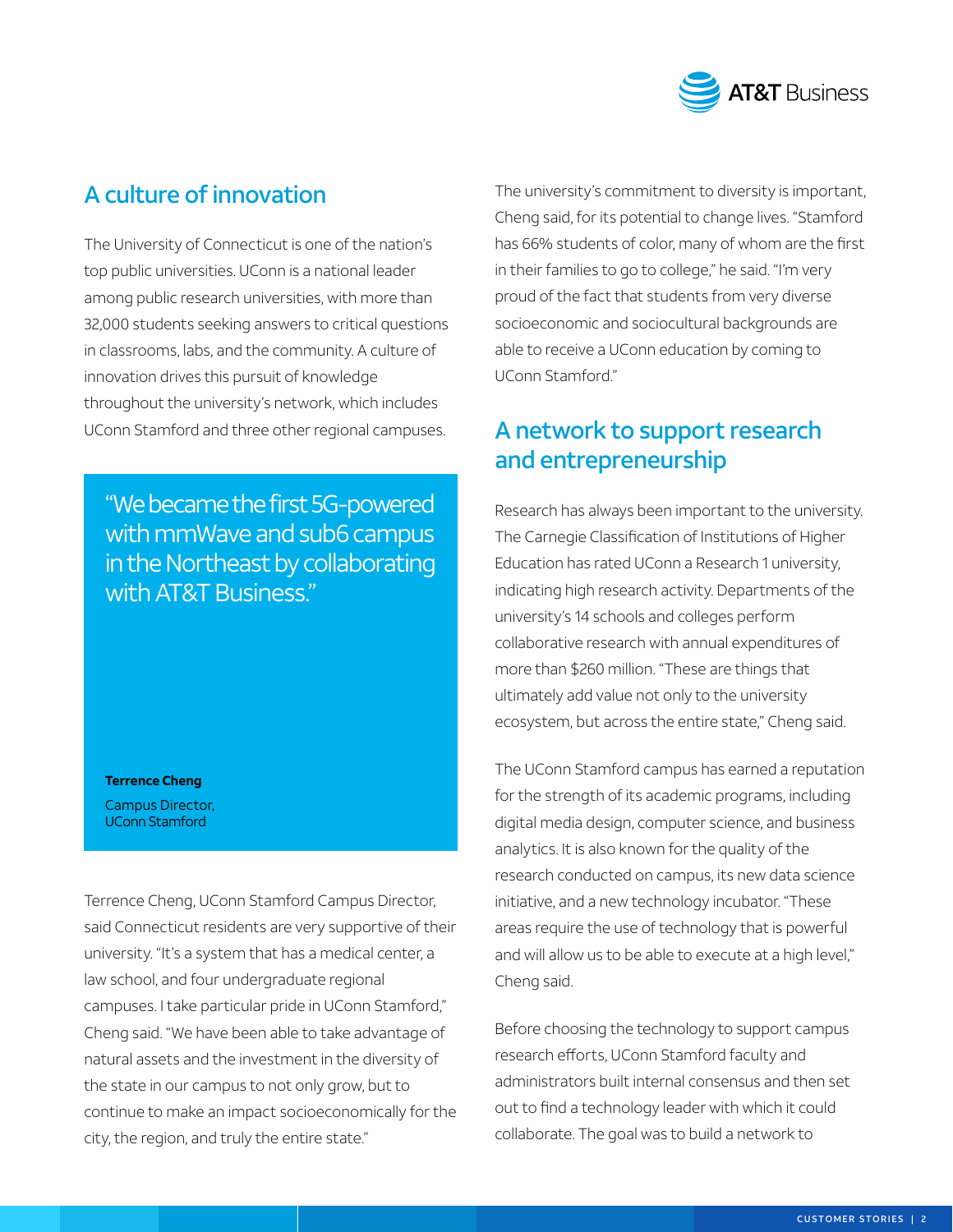

support a broad array of technology tools and innovations. These, in turn, could help the university expand its work in entrepreneurship and data science.

"The president and the provost were certainly supportive," Cheng said. "They understand that UConn Stamford is a different entity within the university. It's an urban environment that has to be quicker and nimbler and represent a 21st century value proposition for students, as well as for our government and private partners."

"The relationship with AT&T allows us to get to the next level, which will have long-term benefits and really tangible outcomes."

#### **Terrence Cheng**

Campus Director, UConn Stamford



### Advanced experiences and outcomes

UConn Stamford chose AT&T 5G+ millimeter wave and AT&T Multi-Access Edge Computing (MEC) technology to advance programs that explore new use cases and expand entrepreneurial activity.

The AT&T 5G+ network delivers wireless high-speed connectivity, and AT&T MEC computing provides a private cellular network architecture that works with 5G+ to allow near-real-time, ultra-high bandwidth and ultra-low latency access to latency-dependent mobile applications.

Cheng said 5G and MEC will help connect students, faculty, and university partners over a private network. This provides advanced experiences and outcomes for students, faculty, and research communities without sending data to remote data centers. "We became the first 5G-powered with mmWave and sub6 campus in the Northeast by collaborating with AT&T Business," he noted.

### Exploring the power of 5G

One way the collaboration between UConn Stamford and AT&T Business will benefit the community is through the university's Peter J. Werth Institute for Innovation and Entrepreneurship. This institute works with students, faculty, and community partners to create innovative and entrepreneurial opportunities. It will use AT&T 5G+ millimeter wave, which can help power 4D video, in a year-long co-op program with students.

4D video, also known as volumetric video, surrounds an area or space with cameras. It could be a ballet or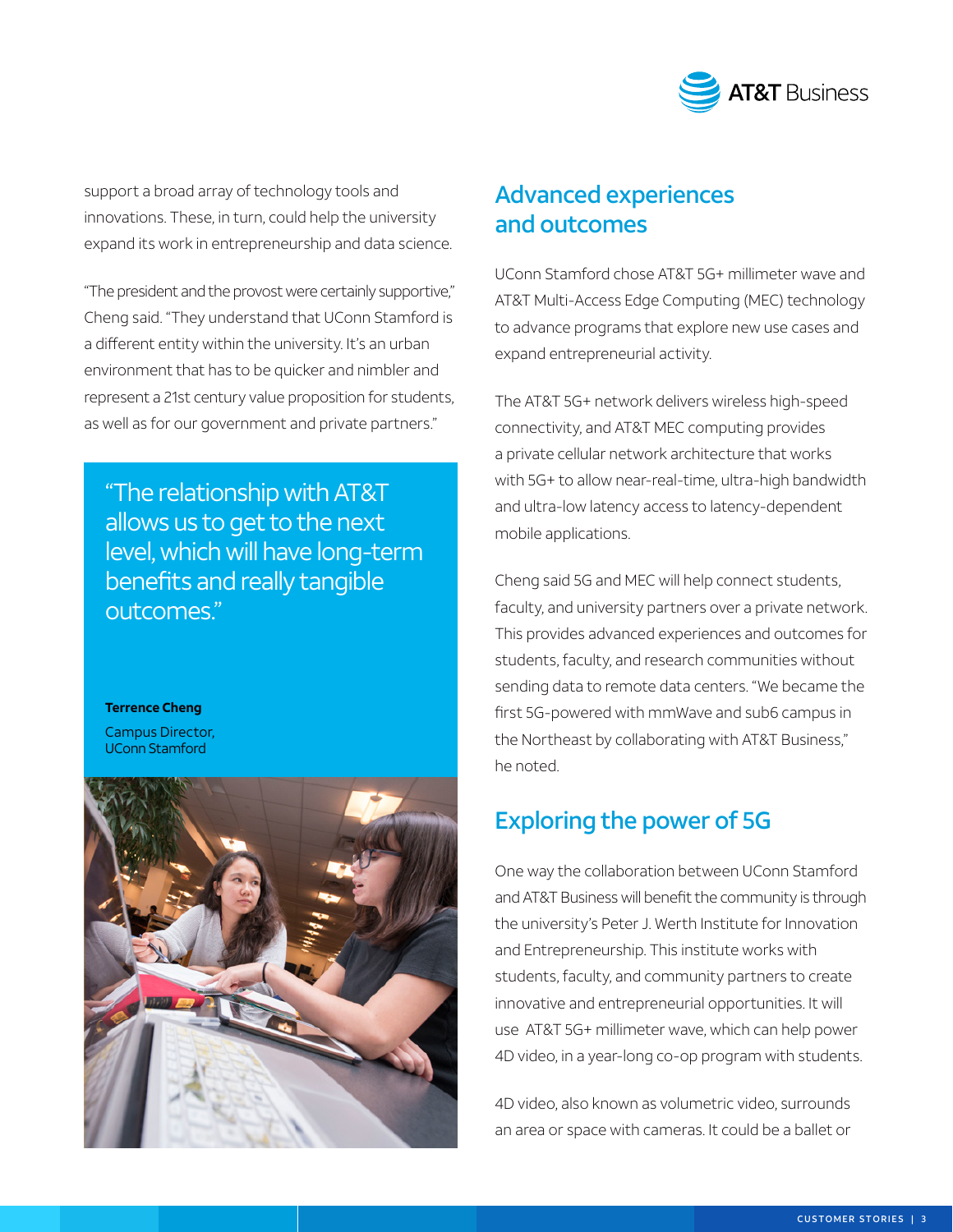

play on stage, or a product demo in a studio. Consumers of the finished video can explore the content from all angles and depths, immersing them in the experience. This differs from 360-degree video, which only allows viewers to watch from a single depth. Some businesses are now adopting 4D to create new types of customer service experiences, training, and more.

In the Werth Institute's year-long co-op program, students will take advantage of the technology to advance work on their projects in the real estate and construction industries. The program is designed create products that are potentially scalable and ready for the market soon. "It will explore alternative reality products that could help our partners and students in terms of their intentions and innovations," Cheng said. "So that's just one example of how 5G and the power of 4D is going to allow the students to do things that they wouldn't be able to do otherwise."

Faculty should benefit from the lab as well, Cheng said, especially those in the data science, computer science, and digital media and design departments. "We're giving them a tool that will allow them to expand the types of grants that they pursue for tactile research and work that they perform on a faculty level," he said. "This will allow our faculty to really set themselves apart within their industries and fields."

It will also advance the university's ability to introduce advanced courses, including offerings in augmented, virtual, and extended reality. "From a curricular and pedagogical standpoint, having this technology will allow us to offer courses that we wouldn't have been able to offer in the past, whether it's wearable technology or access computing," Cheng said.

"When we looked at the different types of 5G offerings, we felt that AT&T Business with MEC gave us the ability to have 5G in the most secure environment and one that allowed us to have the greatest control."

**Terrence Cheng** Campus Director, UConn Stamford

### Using the power and capability of 5G+ millimeter wave with MEC

Working with AT&T Business was a natural fit for UConn Stamford. "When we looked at the different types of 5G offerings, we felt that AT&T with MEC gave us the ability to have 5G in the most secure environment and one that allowed us to have the greatest control," Cheng said. "We will have our own 5G+ in the building areas that we wanted, which was very important to us. We'll have multi-access edge computing also in a secure loop that's going to be helpful to us. Those were things that really set AT&T Business apart from other providers."

The collaboration with AT&T Business will enable UConn Stamford to bolster the university's Data Science Initiative, which includes the start-up studio and technology incubation program. AT&T Business and UConn expect the Stamford campus's new